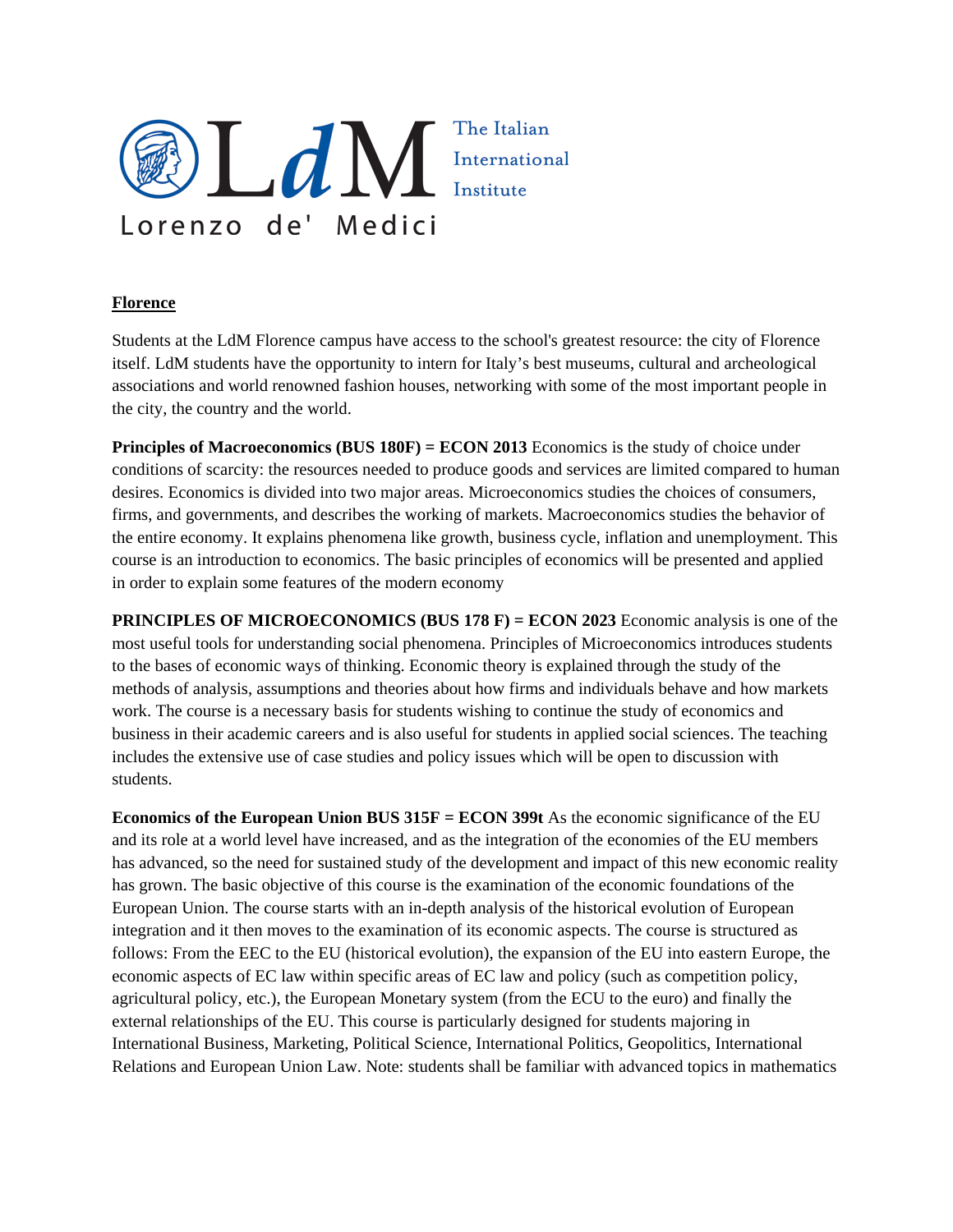**Introduction to Marketing BUS 150F = MKTG 3433** Marketing is a dynamic and an exciting field, a key tool in confronting the challenges that enterprises are facing every day. The purpose of this course is to introduce marketing principles and concepts. In this course students will learn about the "real" nature and scope of marketing management . They will be introduced to aspects of marketing, such as: Marketing Strategy, 4 P's, Market Planning, Retailing and Wholesaling, Target Marketing, Market Segmentation, Services Marketing. You will also learn about the strategic importance of marketing to an enterprise, whether it be a profit oriented business firm or non-profit organization.

**INTRODUCTION TO INTERNATIONAL MARKETING (BUS 220 F) = MKTG 399t** International competition makes international marketing one of the most critical skills for business survival. In their continuing quest for new ways to establish and maintain their competitiveness, many firms are recognizing the advantages of operating in an international market. These benefits include sourcing materials, capital, labor and expertise, relocating manufacturing, and distributing product and services to new markets. While there are many benefits, each company must identify the potentially huge risks taken when operating overseas and the uninformed company may suffer tremendous set-backs before realizing any benefits. This course is an introduction to the complexities and implications of foreign markets. Emphasis is on the various economic, social and cultural factors that impact on international marketing, the 4 Ps (product, price, places of distribution and promotion) and how these aspects of marketing are influenced by international business environment.

**GLOBAL MARKETING MANAGEMENT (BUS 370 F) = MKTG 4633** What is international marketing? Basically, the marketing process may be defined as follows: analysis, planning, implementation, and control of programs designed to bring about desired exchanges with target markets for the purpose of achieving organizational objectives. It relies heavily on designing the organization's offering in terms of the target market's needs and desires and on using effective pricing, communication and distribution to inform, motivate and service the market. The course focuses on developing the necessary skills to manage this process effectively, with the objective of creating value for the customer and the firm. We all know that world trade has assumed an importance hitherto unknown to the global community. This means that the modern marketer or manager cannot manage his business without looking at the global arena where economic transactions take place. Even if a marketer decides to confine his own business within the national borders, the nature of modern economics, which is a global one, influences in any case his decisions. In past centuries, trade was conducted internationally but never before did it have the broad and simultaneous impact on nations, firms, and individuals that it has today. Within three decades, world trade has expanded from \$200 billion to almost \$7 trillion. Moreover, trade growth on a global level has consistently outperformed the growth of domestic economies in the past new decades. As a result, many new countries and firms have found it highly desirable to become major participants in international marketing. This is the reason why we study international marketing, and why the outline of the course goes from the analysis of the common strategies to sell a product, to the analysis of the most important economies in which one international firm competes against others.

**WINE BUSINESS AND MARKETING (BUS 252 F) = MKTG 399t** This course explores the business and marketing of wine, with special focus on U.S. markets. Wine trade and consumption in the US have constantly increased in recent years. If until the early 1990's wine consumption was concentrated in a few major states, today wine is consumed by a large part of the entire US population. Italian wine, counting for 30% of U.S. wine imports, is a major part of this economic and cultural scenario. In addition, new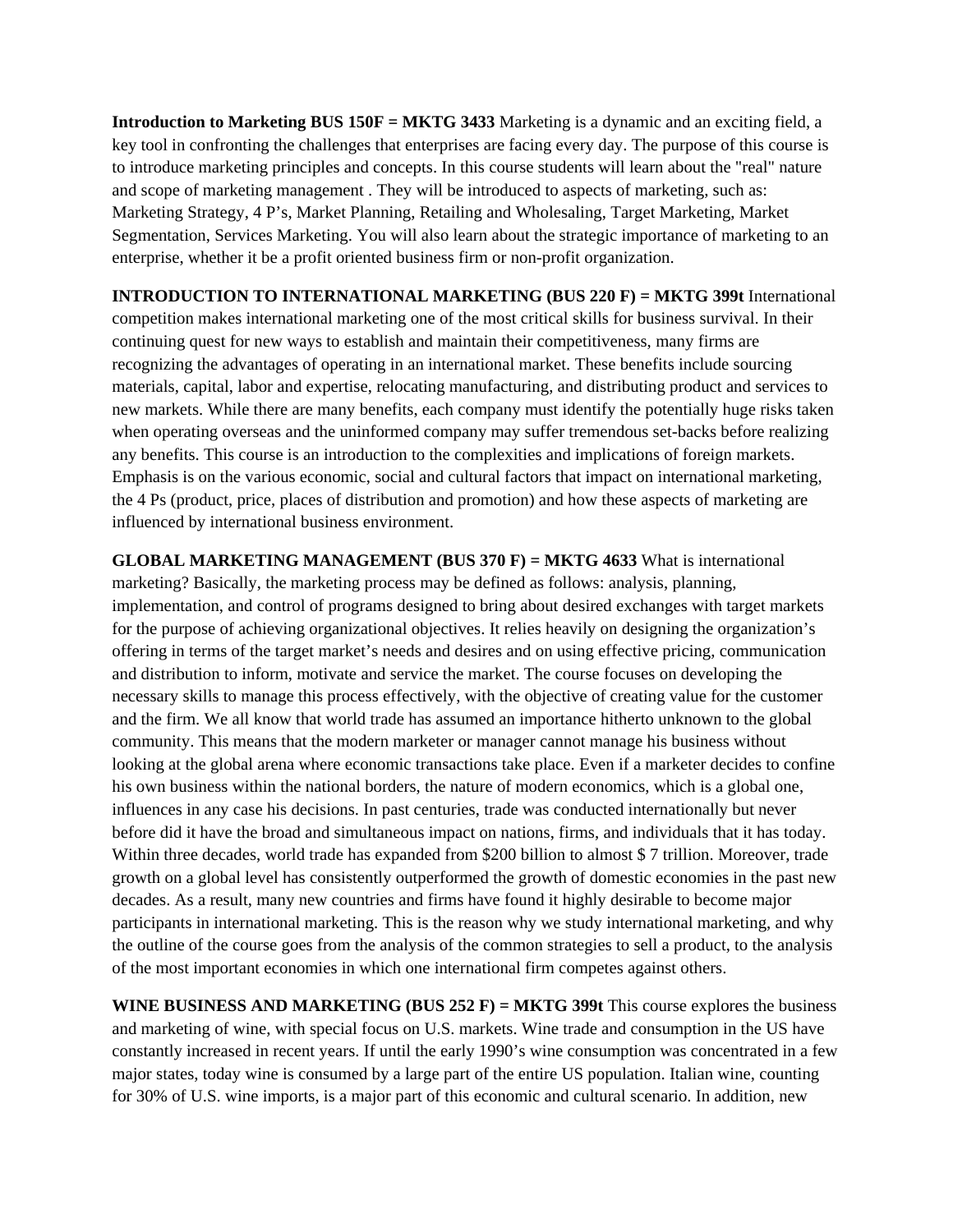wine markets have emerged worldwide. This growing interest has strengthened the role of traditional key players of the wine trade such as importers, distributors, wholesalers, retailers, while helping to create new professional figures such as wine writers, wine club managers, and event promoters. In this course students learn skills that help equip them to take on such roles. Given the notable diversity and quality of Italian wines, students examine issues of sourcing, shipment chains and trading channels, and market impact. The course includes business simulations, and students produce a start-up or marketing project.

# **INTEGRATED MARKETING COMMUNICATION (BUS 262 F) = MKTG 4333** Marketing

communication is one of the most exciting and stimulating areas in modern marketing. Its importance has grown dramatically in the recent decades. The means through which we communicate all around the world have been affected by the new technological advances. These advances, for instance the Internet, have enabled and eased interaction on a global scale. Therefore, marketers are looking for new means of communication that can better gain the attention of customers. This course will examine the theory and techniques applicable today to all the major marketing communication functions: ads, direct marketing, sales promotion, public relations, personal selling and the Internet. It will allow students to research and evaluate a company's marketing and promotional situation and use this information in developing effective communication strategies and programs.

**Brand Management and Promotion (BUS 425 F) = MKTG 499t** Companies selling products or services come and go and only few survive the economy's ups and downs. Knowing how to strategically position a brand and maintain the company's image are only two of the aspects students will learn that are vital to keeping their brand in the news. The course will further discuss: private, store and national brand labels, core benefit proposition, luxury and global brand management, development, and extension, as well as franchising, licensing, patents, trademarks and copyright. Although focused on fashion the course has applicability to many other product and service sectors.

**EVENT PLANNING (BUS 293 F) = MKTG 399t** This course introduces students to special event planning processes and techniques. Emphasis is on creating, organizing, identifying sponsors for, marketing and implementing large-scale community events, as well as show rooms and trade shows to photoshoots and fashion shows. We will explore this very detail-oriented field as it deals with vendors, contracts, fundraising, budgeting, ethics, and other aspects. Students will research product, competition and target market to determine best possible exposure and success. As part of the course students may organize a real event in interdisciplinary collaboration with other departments (Graphic Design, Jewelry Design, Photography and/or Interior Design). Event planning is an exciting, lucrative and interesting career choice. Event management is one of the few sectors that remain a solid business sector, even in times of financial and economical crisis. Events are always requested and therefore always need to be planned. Really skilled event managers are few and hard to find

**E-COMMERCE (BUS 285 F) = MKTG 399t** Today, the Internet has become a fundamental tool to facilitate business on a global basis for both consumer and business markets. Its growth rate far exceeds other types of innovation and is currently revolutionizing the marketing techniques of virtually every industry. This course is designed as an introduction to the rapidly evolving world of Internet marketing. The opportunities, problems, tactics and strategies associated with incorporating electronic methods into marketing activities are examined. Topics to be covered include: Internet technologies; current issues and applications of the Internet; E-business/E-marketing models; online consumer behavior; segmentation and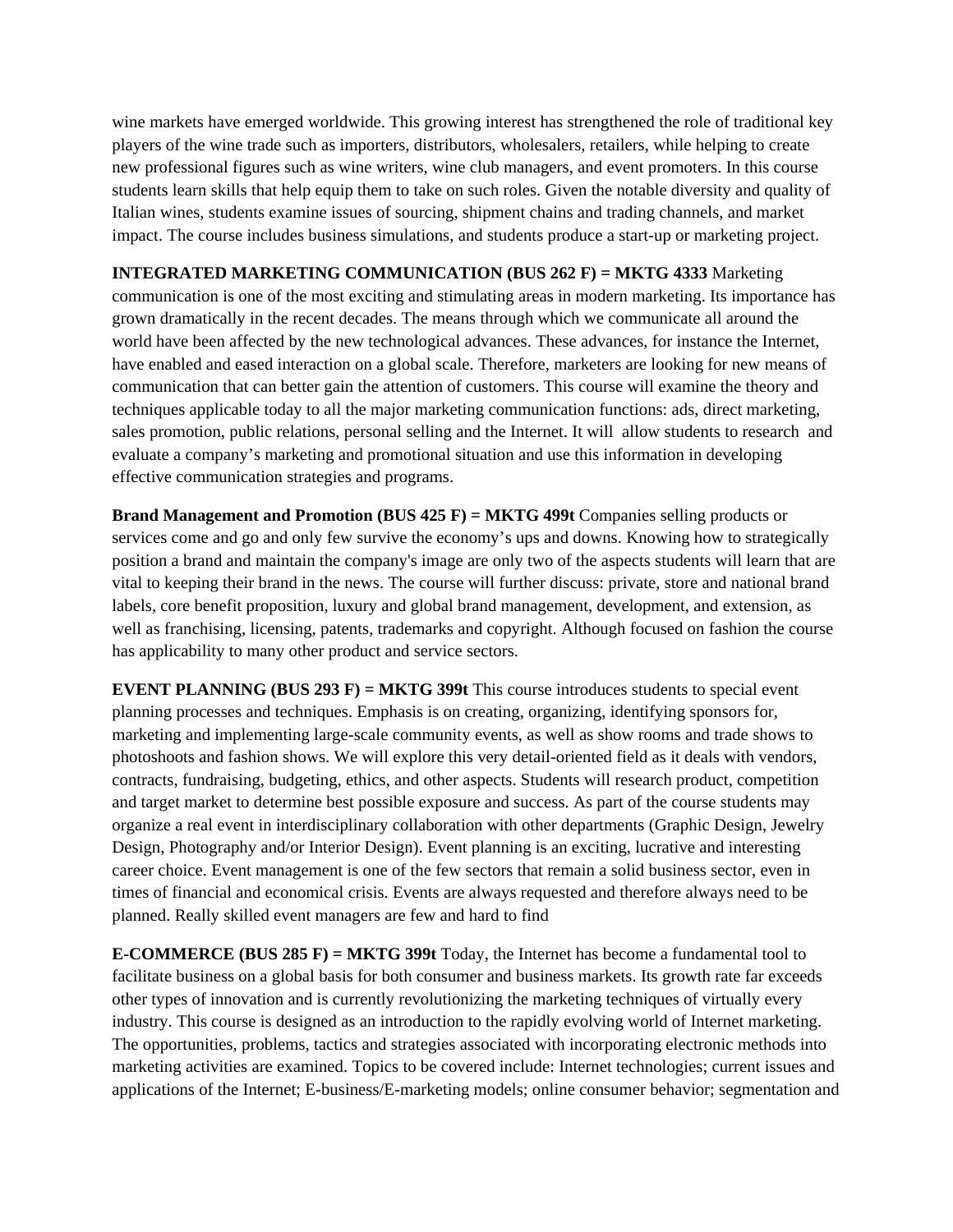targeting; positioning and differentiation; marketing mixes of 4Ps in the Internet environment; how the Internet can facilitate the application of CRM; the E-business/E-marketing performance matrix

**Marketing Internship BUS 362F = MKTG 399t** This course provides practical, professional experience in the field of Marketing at a distinctive Italian placement site. The intern is monitored by both the onsite supervisor and an LdM faculty member. The grade assigned by the faculty internship supervisor reflects assessment of weekly reports, two papers, and an overall evaluation. Ten hours weekly at the internship site; student internship schedules and onsite duties may vary. NOTE: Placement opportunities are limited and subject to change. Students who enroll must submit supporting documentation during the registration process, and acceptance is conditional upon result of an onsite interview during the first week of the term. Fluency in Italian may be advantageous.

**HUMAN RESOURCES MANAGEMENT (BUS 260 F) = MGMT 399t** The course explores the Human Resource Management function in a corporate setting and focuses on the development of knowledge and skills that all managers and leaders need. Students learn the basic principles of designing and operating business organizations, from developing their mission, vision and strategy to their key organizational features and processes. Students face issues of managing people in organizations, including hierarchy, leadership, and communication; systems of reward and recognition; and personnel (from recruitment to training and development). Some attention is given to the expanding role of corporations in dealing with social problems and issues. The course trains students to build skills relevant to leadership and management. These include public speaking and presenting, conflict resolution, teamwork, and business project management. Class content is delivered through lectures, group discussions, practical and experiential exercises, and case studies. Therefore, students in this course will gain an understanding of the HR dimension within organizations, and will develop some of the skills to become effective HR managers, intended as a facilitator of processes and an enabler of professional well-being.

**GLOBAL BUSINESS AND SOCIETY (BUS 282 F) = MGMT 4583** This course explores challenges facing modern corporations in organizing cross border activities. Specifically, it appraises the main economic theories of determinants of international business activities, and it offers a global perspective on long-term change in the world economy and the interaction between countries. Special attention is focused on the dynamics of international trade and investments including the relationship between trade and economic growth, trade imbalances and protectionism. The course also looks at the role of economic and political institutions (WTO, IMF, etc.) and examines the main characteristics of the emerging economies, for instance India and China. Themes include competition, development, exchange rate theory, the international monetary system, ethics, decision-making, and strategic operations in an international environment. Finally, the course examines a variety of alternative perspectives on the origins and processes of globalization.

**International Work Regulation BUS 280F = MGMT 399t** The course provides an introduction to the theory and practice of contemporary labor economics with a particular attention to human resources topics. The main objectives of the course are: to provide the students with a complete understanding of the basic microeconomic foundations of labor economics, and secondly, to present a survey of the main topics in human resources economics. The first part of the course will be devoted to the economic theory of the labor market. Labor supply, determinants of firms' labor demand, and labor market equilibrium. The first half of the course will also give students an understanding of labor-market institutions and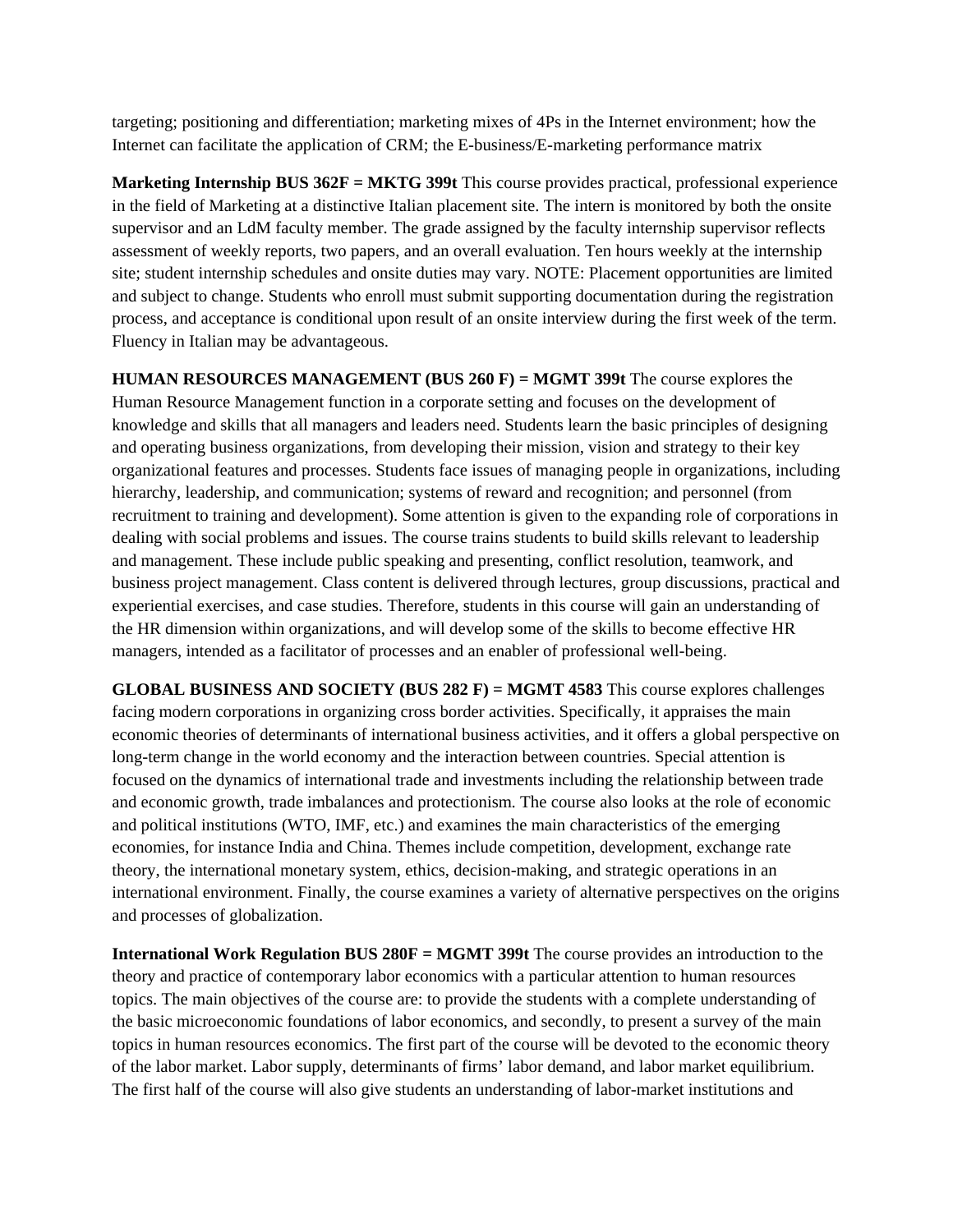government policies that regulate the labor market. The second part of the course presents a survey of the most relevant issues in human resources economics, including: wage determinants and investment in human capital, on the join training, discrimination, theory of contracts and incentives. The course conclusion is a comparative presentation of European and US model of social protection.

**Government and Business BUS 333F = MGMT 399t** This course introduces students to one of the most important relationships in modern societies, that between business and government. It examines what each side hopes to achieve, exploring questions that are both empirical (observable situation) and normative (legislative limits). Corporations and governments are among the most powerful actors in our societies; most resources are allocated through markets, firms, or states. Managing this relationship is one of the greatest challenges facing today's policy makers because inadequate controls on business may lead to social ills such as pollution, unsafe working conditions, fraud, and financial instability, yet excessive or inappropriate controls on business may lead to reductions in competitiveness, investment, employment, and economic growth. In the first part of the course we will characterize the interrelationship of democratic government, politics and business in both the US and Europe. We will also examine corporate activities in the political arena including the impact of corporations on the policy-making process. The second part of the course centers on accountability at the national and international levels. We will investigate a series of key issues concerning the evolving relationship between business and government in the global economy, such as the nature of multinational corporations, the particular problems of developing countries, and the potential contribution of international civil society to business regulation and global governance. Students will consider the theme of globalization, and the challenges posed by corporations to democracy and to state sovereignty. In this course we will consider some of the most crucial issues facing government and business today — including whether economic globalization threatens national sovereignty; the place of public opinion, unions, and other advocacy groups in government/business relations; and the best way to improve the accountability of multinationals.

### **CROSSCULTURAL COMMUNICATION IN THE WORKPLACE (BUS 270 F) = WCOB 399t**

People from more than one culture increasingly have to work together, work side by side, or collaborate on international projects, both at home and abroad. How easy is it to step outside our own cultural expectations? This is an intercultural communication course aimed specifically at understanding intercultural interactions in business or in the workplace from both theoretical and practical standpoints. On a practical level, this course will involve the students' active participation in role play exercises, and will give practical advice on predicting and managing intercultural misunderstandings both in the workplace and in more informal social settings. Business practises in different countries, in particular Italy and the USA, and individual case studies will be assessed and discussed according to these frameworks. Students will investigate and observe Italian working practices while they are here in Italy as a means to exploring cross-cultural differences, using Italy and Florence and their own personal experiences back home as a source of raw data on which to apply the concepts learnt in class.

### **WORKPLACE PSYCHOLOGY: BUILDING EFFECTIVE MANAGERS (BUS 302 F) = WCOB**

**399t** The course examines organizational issues - such as stress, conflict, discrimination, and others through the social lenses of psychology. The course is a journey through the science of the psyche that will open windows of understanding beyond managerial perspectives. An organization is strategy, marketing, planning, budgeting, and at its very core, it is human. This is the element the course will focus on: the human psychology of an organization. The course leads students to consider approaches that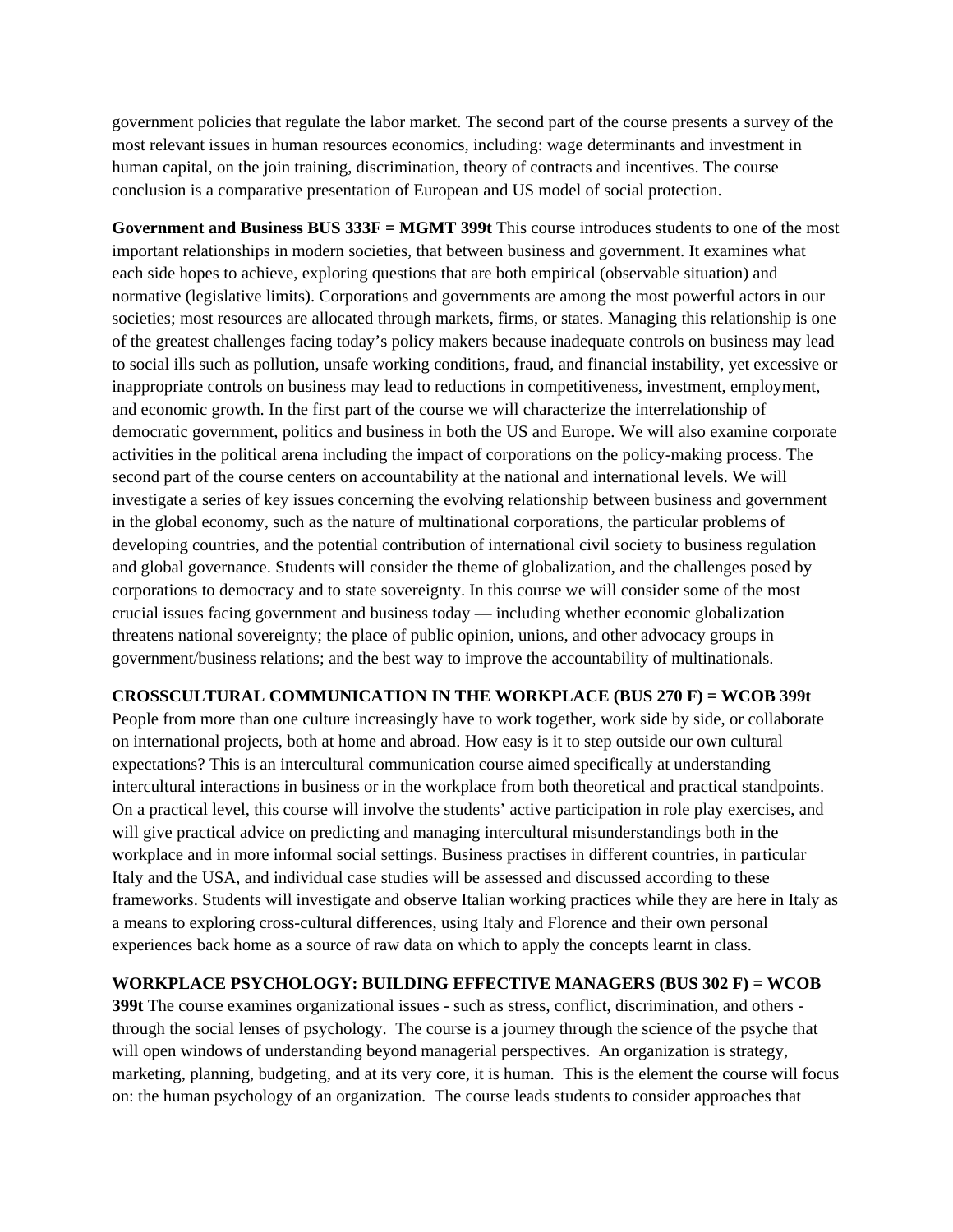develop the individual with the objective of improving and helping to grow the organization as a whole. In other words, the course connects individual strategy and well-being with those of organizations and the wider society. Through lectures, experiential exercises, readings and reflections, and teamwork, students will gain a thorough understanding of individual behavior, group functioning, and organizational processes and dynamics. The first part of the course focuses on the individual and teams. Only when one gains awareness about who one is can one effectively work and grow with others. The second part of the course will venture into specific themes: the importance of conflict, the impact of technology, the unavoidable certainty of uncertainty, and substance abuse within an organization. Ultimately, the course enables students to move between themes with critical acumen and creativity, seeking realistic and implementable solutions to real problems.

**SOCIOLOGY OF CONSUMERISM (BUS 303 F) = WCOB 399t** The course will focus on the rise and development of consumer cultures. The aim is to study and to apply interdisciplinary theoretical approaches to the study of consumer society now and in the past. The course will explore key substantive themes in the history and sociology of consumption, including the following: 1) an overview of developments in the different theories of consumer culture; 2) the rise of commercial society, the relation between freedom of choice and the power of commercial systems, models of consumer psychology and behavior, the nature of selves and identities in a post-traditional world, prosperity and progress; 3) the way class, gender, ethnicity and age affect the nature of our participation in consumer culture; 4) the evolution of capitalism to the present day, as well as the history of commodities in a number of different settings (advertising, food and drink, fashion and clothes); 5) the social, cultural and economic context of specific consumer groups, as well as case studies of specific commodities.

### **ROME**

Rome is a city with an unparalleled history and a magnificent cultural diversity. Students at LdM Rome are in a unique position to experience Italian culture and life while immersed in a vibrant city setting. With its world-famous artistic and archeolgical heritage, Rome offers the study abroad student myriad cultural events throughout the year

**European Policies and Law BUS 263R = BLAW 399t** This course focuses on the process of European integration and the evolution of the European Union by exploring the ideas and political practices that underlie this institution. The course will explore the potential of an emerging political entity that would at a minimum be an economic super power. The associated debate over what it means to be a 'European' also raises important issues of political culture and national identity. This course will be divided into two parts: a first, institutional, part will emphasis economic aspects, institutions, policies and legislation of the European Community, the internal market, the ESCB, the ECB and the euro. A second part, focused on some parts of the Treaty, will give students specific insights into commercial policies, and particular emphasis will be given to transport policy: freedom of movement, competition, taxation and approximation of laws. The last part of the course is focused on investigating the transformations that the transport framework has experienced under EU rule. Since its foundation in 1957, the European Union has developed its scope mostly in the commercial domain, with acceleration from the end of the 20th Century, with completion of a Common Market and of the Monetary Union. Within this framework, transport has been deeply affected by Community action, as an effect of implementation of both freedom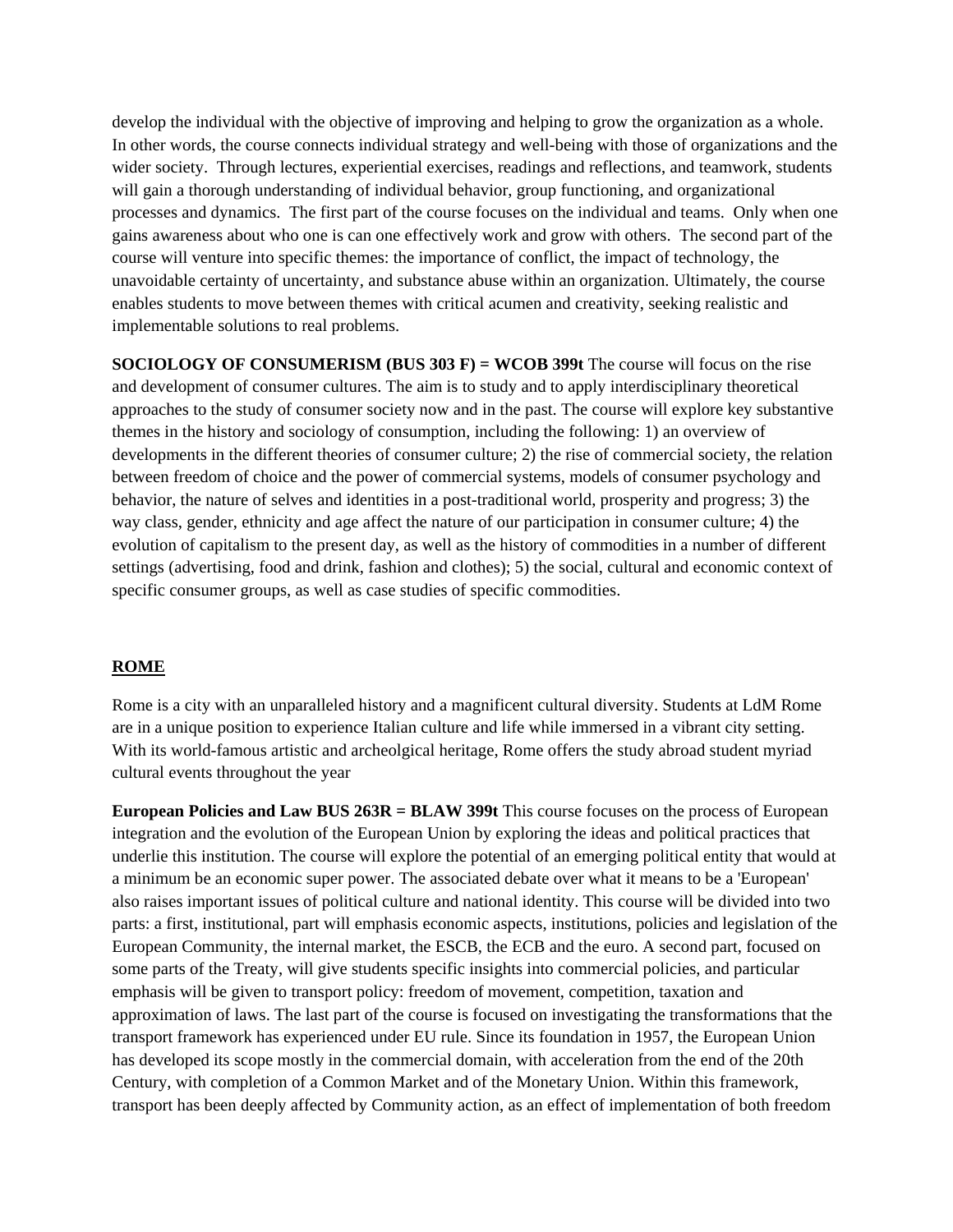of services and opening of transport markets. This part of the course is aimed at providing a general outlook of EU developments in commercial policies and a more in-depth analysis of rules on competition and harmonization of domestic legal and administrative legislation.

**Introduction to Marketing BUS 150R = MKTG 3433** Marketing is a dynamic and an exciting field, a key tool in confronting the challenges that enterprises are facing every day. The purpose of this course is to introduce marketing principles and concepts. In this course students will learn about the "real" nature and scope of marketing management . They will be introduced to aspects of marketing, such as: Marketing Strategy, 4 P's, Market Planning, Retailing and Wholesaling, Target Marketing, Market Segmentation, Services Marketing. You will also learn about the strategic importance of marketing to an enterprise, whether it be a profit oriented business firm or non-profit organization.

**Introduction to International Marketing BUS 220R = MKTG 399t** International competition makes international marketing one of the most critical skills for business survival. In their continuing quest for new ways to establish and maintain their competitiveness, many firms are recognizing the advantages of operating in an international market. These benefits includes sourcing materials, capital, labor and expertise, relocating manufacturing, and distributing product and services to new markets. While there are many benefits, each company must identify the potentially huge risks taken when operating overseas and the uninformed company may suffer tremendous set backs before realizing any benefits. This course is an introduction to the complexities and implications of foreign markets. Emphasis is on the various economic, social and cultural factors that impact on international marketing, the 4 Ps (product, price, places of distribution and promotion) and how these aspects of marketing are influenced by international business environment.

**WINE BUSINESS AND MARKETING (BUS 252 F) = MKTG 399t** This course explores the business and marketing of wine, with special focus on U.S. markets. Wine trade and consumption in the US have constantly increased in recent years. If until the early 1990's wine consumption was concentrated in a few major states, today wine is consumed by a large part of the entire US population. Italian wine, counting for 30% of U.S. wine imports, is a major part of this economic and cultural scenario. In addition, new wine markets have emerged worldwide. This growing interest has strengthened the role of traditional key players of the wine trade such as importers, distributors, wholesalers, retailers, while helping to create new professional figures such as wine writers, wine club managers, and event promoters. In this course students learn skills that help equip them to take on such roles. Given the notable diversity and quality of Italian wines, students examine issues of sourcing, shipment chains and trading channels, and market impact. The course includes business simulations, and students produce a start-up or marketing project.

**Advanced International Marketing BUS 390R = MKTG 499t** The course aims to give to the students an in depth understanding of the international marketing environment and of the different strategies used by the firms to face a complex scenario. The subject matter of the two modules in International marketing and International strategy are combined to provide an in-depth study of these two fields. The advanced module goes further in extending the reach of this combined subject matter. These modules will provide students with an understanding of how Corporate and Business Strategy fits into the organization and running of a company or multi-company corporation and will introduce students to the way in which a firm can achieve sustainable competitive advantage and develop the corporation internationally. They will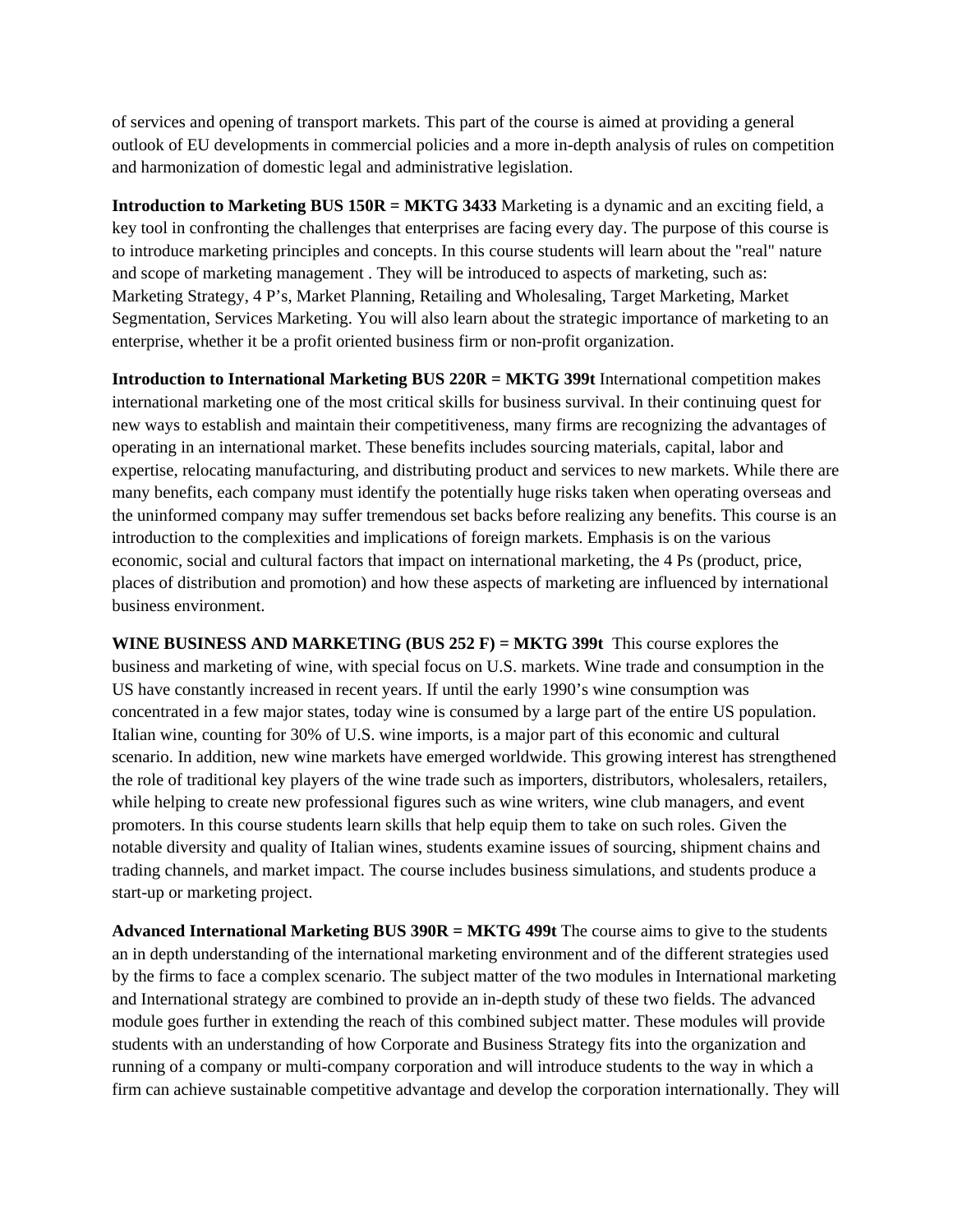also enable students to develop an advanced understanding of the managerial marketing vocabulary of concepts, maxims and normative models within an international context drawing on issues in differing domains of practice including the public sector. Note: Business courses are offered in partnership with the School of Management, Marist College, which is AACSB accredited.

**Marketing Internship BUS 362F = MKTG 399t** This course provides practical, professional experience in the field of Marketing at a distinctive Italian placement site. The intern is monitored by both the onsite supervisor and an LdM faculty member. The grade assigned by the faculty internship supervisor reflects assessment of weekly reports, two papers, and an overall evaluation. Ten hours weekly at the internship site; student internship schedules and onsite duties may vary. NOTE: Placement opportunities are limited and subject to change. Students who enroll must submit supporting documentation during the registration process, and acceptance is conditional upon result of an onsite interview during the first week of the term. Fluency in Italian may be advantageous.

**Approaches to Management BUS 320R = MGMT 199t** This course focuses on the assessment, analysis, and application of management style to personal and organizational effectiveness. The objective is to present operationally defined methods for assessing management style. The key variables are motive patterns, psychological types (MBTI), boss-subordinate interactions, power bases, and problem-solving styles. NOTE: Business courses are offered in partnership with the School of Management, Marist College, which is AACSB accredited.

**Human Resources Management BUS 260R = MGMT 399t** The course explores the Human Resource Management function in a corporate setting and focuses on the development of knowledge and skills that all managers and leaders need. Students learn the basic principles of designing and operating business organizations, from developing their mission, vision and strategy to their key organizational features and processes. Students face issues of managing people in organizations, including hierarchy, leadership, and communication; systems of reward and recognition; and personnel (from recruitment to training and development). Some attention is given to the expanding role of corporations in dealing with social problems and issues. The course trains students to build skills relevant to leadership and management. These include public speaking and presenting, conflict resolution, teamworking, and business project management. Class content is delivered through lectures, group discussions, practical and experiential exercises, and case studies.

**International Project Management and Fundraising BUS 325R = MGMT 399t** This course seeks to give students a basic skill set, which will enable them to successfully develop and implement any international cooperation projects without succumbing to mismanagement and to budgetary shortcomings. The course offers an introduction to key considerations in the implementation of international cooperation projects and in particular to the basic principals of modern project cycle management, including such themes as fundraising, campaigning and budgeting. Particular attention will be paid to the understanding of fundraising, including identifying fundraising needs and goals; designing a viable campaign; creative fundraising activities; and grant writing. The emphasis of the course is on the world of non-profit organizations but some attention is also devoted to the for-profit dimension and to elements of international business which are common to both. Guest speakers may be invited to share their experiences in managing projects and fundraising for such organizations as UNICEF and FAO.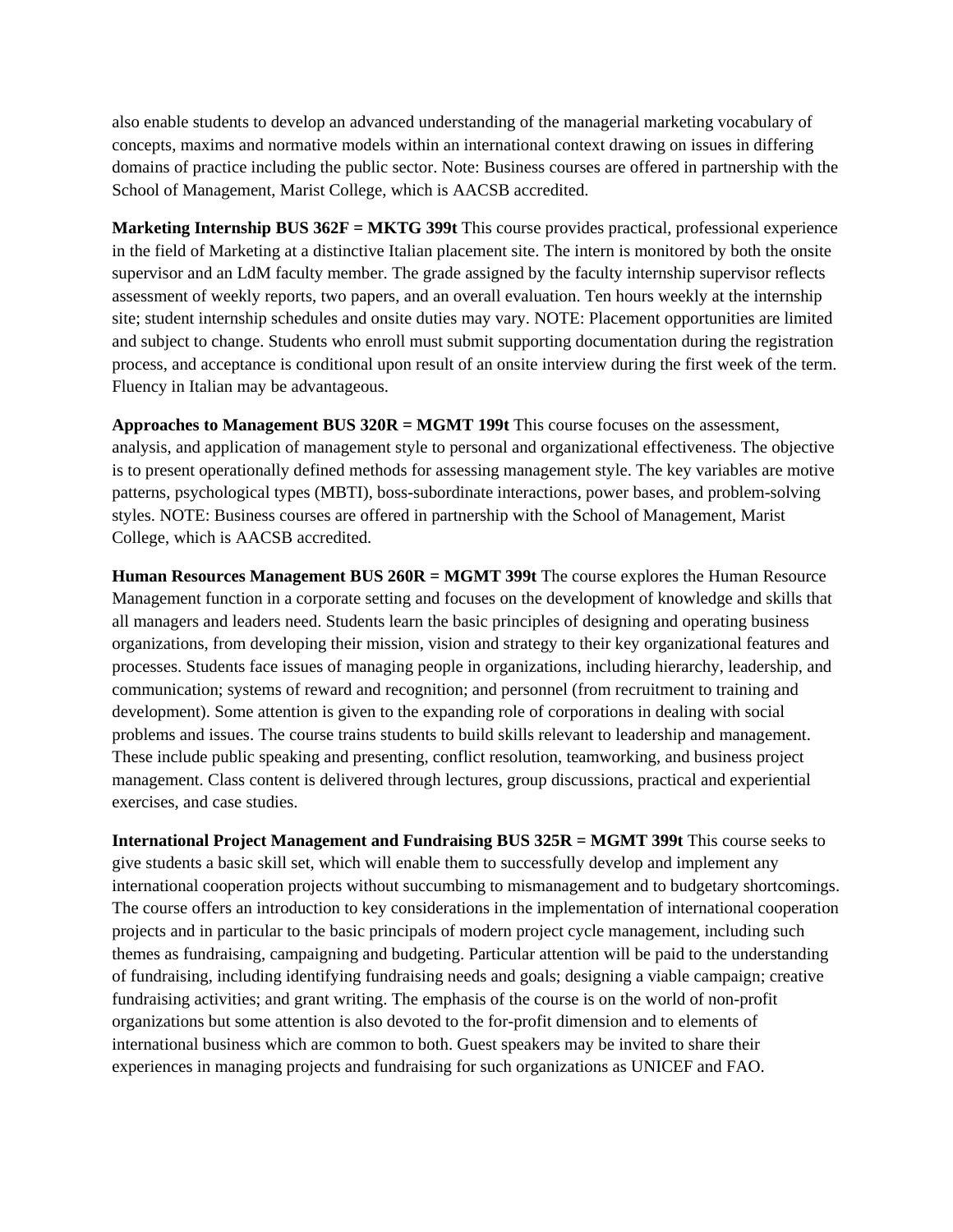**Global Business and Society BUS 282R = MGMT 4583** This course explores challenges facing modern corporations in organizing cross border activities. Specifically, it appraises the main economic theories of determinants of international business activities, and it offers a global perspective on long-term change in the world economy and the interaction between countries. Special attention is focused on the dynamics of international trade and investment, including the relationship between trade and economic growth, trade imbalances and protectionism. The course also looks at the role of economic and political institutions (WTO, IMF, etc.) and examines the main characteristics of the emerging economies, for instance India and China. Themes include competition, development, exchange rate theory, the international monetary system, ethics, decision-making, and strategic operations in an international environment. Finally, the course examines a variety of alternative perspectives on the origins and processes of globalization. NOTE: Business courses are offered in partnership with the School of Management, Marist College, which is AACSB accredited.

**Supply Chain Management in the Mediterranean Basin BUS 265R = TLOG 399t** Supply chain management is a relatively new area of study in the management discipline. The supply chain could be defined, as Christopher does, as "the network of organizations that are involved … in the different processes and activities that produce value in the form of products and services in the hands of the ultimate consumer." Thus supply chain management is concerned with the total flow of goods and services: from original inputs to final consumption. This implies that supply chain management is concerned with the concept of total integration, linkage and coordination of all entities involved in moving a product or service downstream to the final user. Supply chain management advocates a cooperative approach with channel partners. More and more companies are realizing that the real competition is not company against company but rather supply chain against supply chain. Such an approach makes the supply chain as a whole more competitive through the value it adds and the costs that it reduces overall.

**THE GLOBAL ECONOMY (BUS 295 R) = ECON 399t** In the age of globalization both domestic and foreign economic policies play an important role in determining firms' strategies. Understanding such policies (at national and international levels) is an essential part of the cultural background of managers at all levels of a firm. At the same time, market choices have a greater impact on economic policymaking in a global economy, as the range of alternatives open to them expands. The course focuses on analyzing both sides of this relationship. Special emphasis is placed on current issues: in policymaking on the basis of social choice principles and the normative and positive theory of economic policy; and issues concerning the establishment of international public institutions that can match the global reach of private institutions that generate many of today's economic challenges. The emphasis of the course will be in providing students with sound theoretical and empirical foundations for analyzing strategic behavior by firms and the implications for industrial structure, welfare and regulation. Applications will focus on recent developments in online markets, markets for digital products, and network industries – covering issues such as intellectual property rights, the Microsoft case, and access pricing in networks. Specifically, the course provides a spatial understanding of the global economy through different steps: 1) concepts and processes, 2) actors and 3) current crisis.

**Economic Geography of the Mediterranean Region BUS 308R = ECON 399t** The Mediterranean region is an important "macro-space" both economically and politically. Even if its importance has been broadly recognized, there is a lack of systematic studies about it. In fact, the Mediterranean region is a